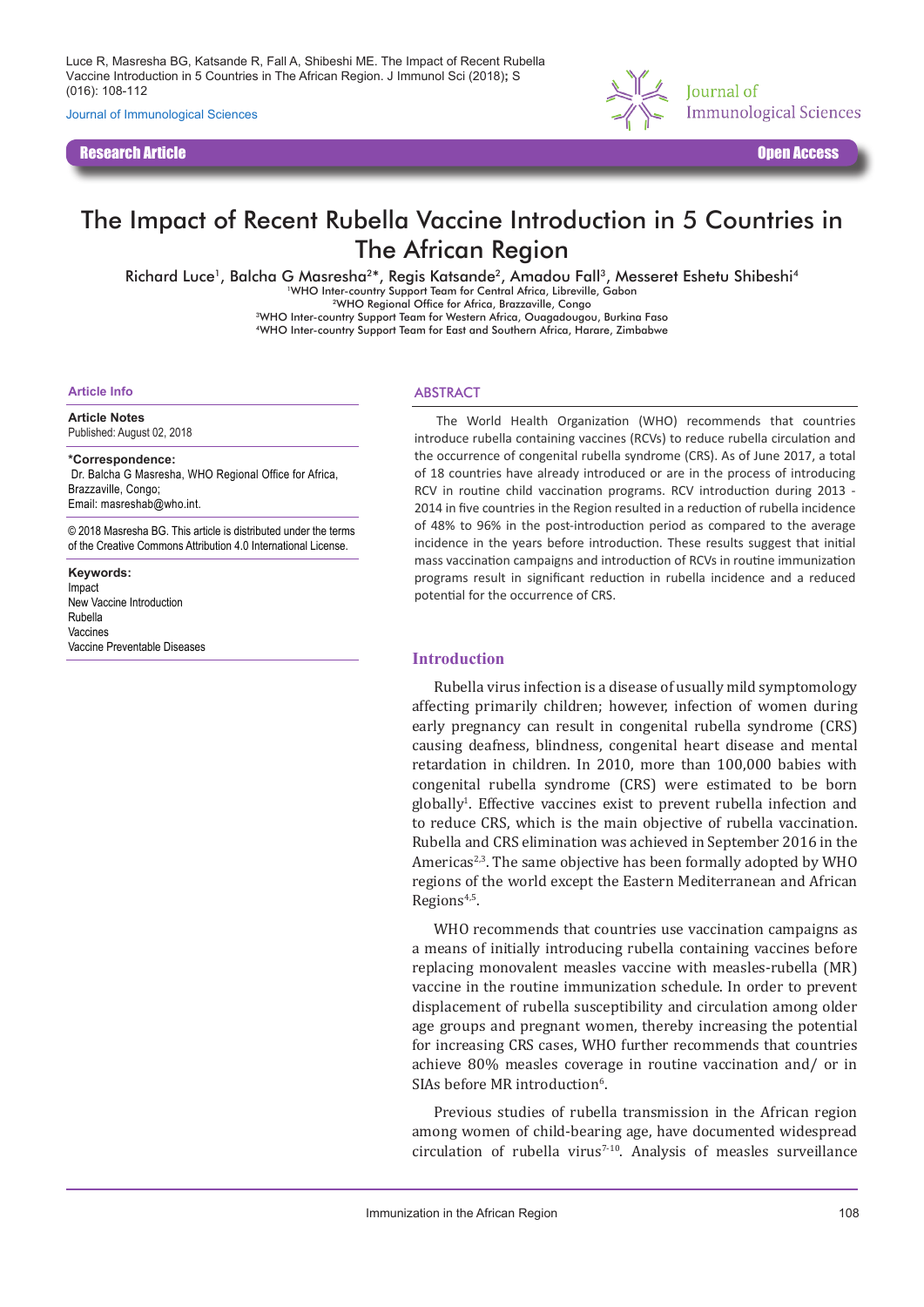data in the African region, which makes rubella testing on measles IgM negative specimens, found that 95% of rubella IgM positive cases occurred in children ≤ 15 years of age in the years between 2002 and  $2009<sup>11</sup>$ . Thus, the occurrence of approximately 5% of cases in persons older than 15 years of age suggests a risk of CRS occurrence among women of child bearing age. Sentinel CRS surveillance is operational in 6 countries in the African region and CRS cases have been documented<sup>12</sup>.

Cape Verde, Mauritius and the Seychelles introduced MR vaccine prior to 2010 and were the first countries in the region to vaccinate against rubella. As of June 2017, 15 other countries have conducted mass vaccination campaigns using MR vaccine prior to its introduction in their childhood immunization programs: Botswana, Burkina Faso, Cameroon, Cape Verde, Gambia, Ghana, Kenya, Namibia, Rwanda, São Tomé and Principe, Senegal, Swaziland, Tanzania, Zambia and Zimbabwe<sup>13</sup>. This report analyzes rubella surveillance data from the first 5 countries to introduce MR in the WHO Africa Region during 2013-14 by comparing incidence in the pre and post introduction period.

#### **Methods**

We analyzed case-based surveillance data for the 10 year period from 2007 to 2016 in 5 countries that introduced MR vaccine in 2013 and 2014: Burkina Faso, Ghana, Rwanda, Senegal and Tanzania. Specific rubella surveillance systems do not exist in these countries. Data were collected through the national measles surveillance systems that use a standardized WHO regional case definition of fever and generalized maculopapular rash, and at least 1 of the following symptoms: cough, coryza (runny nose), or conjunctivitis. Each suspected case is reported on a case investigation form to collect information on age, sex, vaccination status and district of residence. Blood specimens are collected from 5 suspect cases when there is suspicion of an outbreak. Specimens that test negative or indeterminate for measles-specific immunoglobulin M (IgM) antibody are tested for the presence of rubella-specific IgM antibody using a standard enzyme-linked immunosorbent assay. A confirmed rubella case is defined as an IgM negative measles cases that is IgM positive for rubella. National measles/rubella laboratories are regularly accredited according to performance on specific criteria by WHO AFRO<sup>14</sup>.

The incidence rate of rubella was calculated by dividing the number of confirmed rubella cases reported in a year by the total population for the calendar year and expressed as a rate per million population. The pre-introduction period was the years before the introduction of rubella vaccine and the year of the initial MR SIAs. The post-introduction period was the years following the initial MR catch-up SIAs. The mean annual number of rubella cases was calculated by taking the number of rubella cases reported during the specific period of years in consideration divided by the number of years.

Surveillance performance is measured using standard indicators, of which two are considered principal monitoring indicators<sup>a</sup>. The non-measles febrile rash illness rate measures the level of case finding and investigation taking place in countries. The proportion of districts investigating suspected measles cases with blood specimen attempts to measure the representativeness of all subnational administrative units in the case investigation efforts. The targets for performance are as follows: a nonmeasles febrile rash illness rate of at least 2 per 100,000; at least 80% districts reporting suspected measles cases with a blood specimen per year.

#### **Results**

All five countries introduced MR by mass vaccination campaign during 2013-2014 targeting children from 9 months to 14 years of age before introducing the vaccine in the routine immunization schedule. In each country, rubella cases were confirmed by laboratory testing in almost each year; however, the number of confirmed cases varied by year and by country. As many as 586 cases were reported from Ghana in 2011 prior to MR vaccination and a low of 1 case each in Rwanda in 2015, and in Burkina Faso in 2016, after MR vaccination commenced. Ghana reported 1852 confirmed cases, which was the highest cumulative number over the ten-year period, while Burkina Faso reported a total of 373 confirmed cases, which was the lowest cumulative number of cases among the five countries. Figure 1 shows the annual number of cases of confirmed rubella in the years before and following the MR SIAs.



**Figure 1.** Lab confirmed rubella cases before and after MR SIAs in the five countries. 2007 - 2016.

In all five countries, the mean annual number of confirmed cases decline ranged from 48% to 96% when comparing the pre-introduction and post-introduction

a The non-measles febrile rash illness rate, and the proportion of districts investigating suspected measles cases with blood specimen.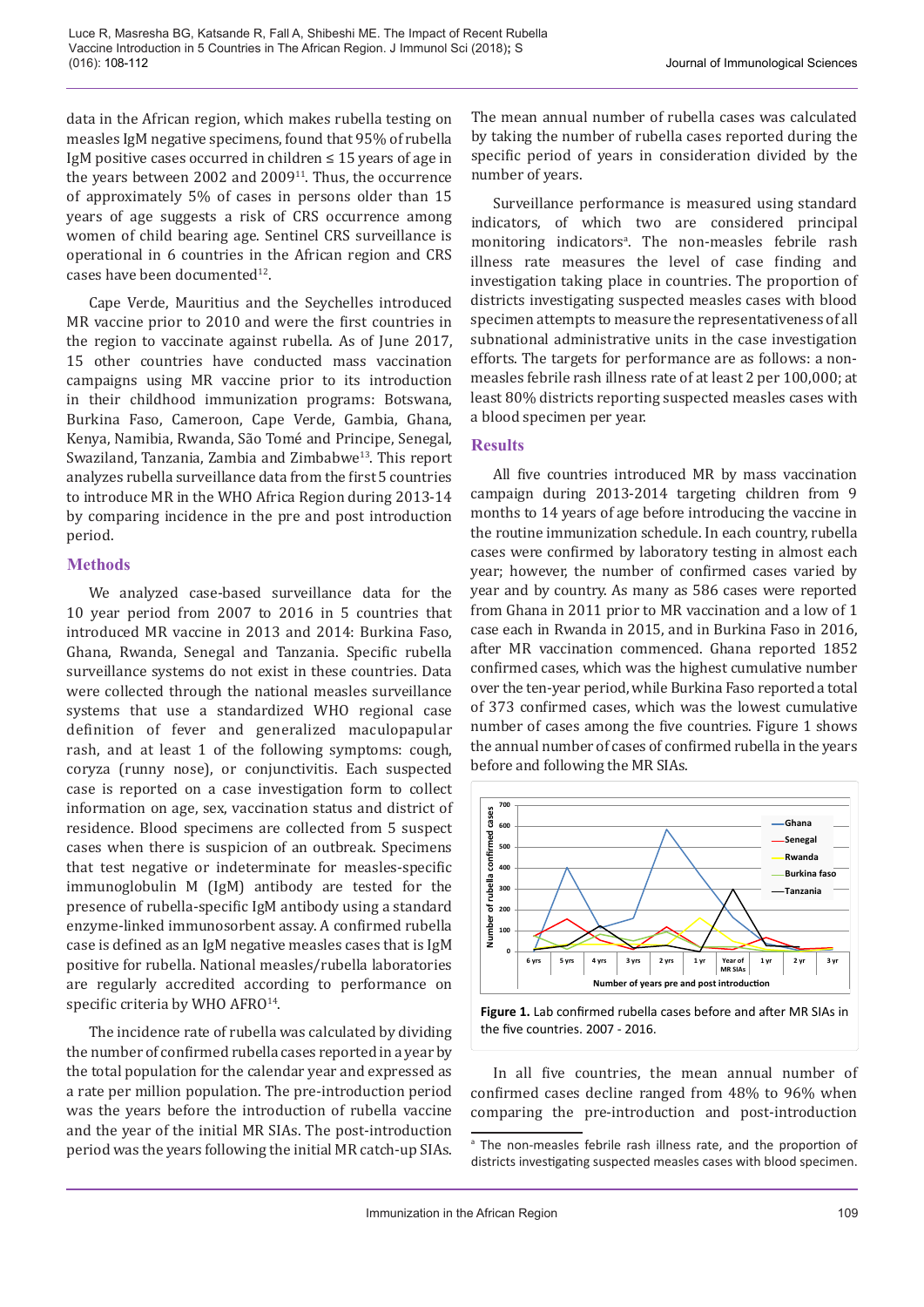periods. Mean annual confirmed rubella incidence also declined in all five countries when comparing the pre- and post-campaign periods. Ghana experienced the largest percentage decline in mean annual confirmed rubella incidence of 81%. The other countries experienced incidence declines of 31% to 57% (Table 1). Tanzania conducted its MR catch-up SIAs in October 2014. The country had experienced rubella outbreaks between March and September 2014, just preceding the MR SIAs.

**Table 1.** Mean annual IgM positive rubella cases by country before and after the MR campaign. 2007 – 2016.

| Country                | Mean annual number of<br>confirmed rubella cases |                                   |             | Mean incidence of confirmed<br>rubella cases (per million<br>population) |                        |          |  |  |
|------------------------|--------------------------------------------------|-----------------------------------|-------------|--------------------------------------------------------------------------|------------------------|----------|--|--|
|                        | pre-MR<br><b>SIAs</b>                            | post-<br><b>MR</b><br><b>SIAs</b> | ℅<br>change | pre-MR<br><b>SIAs</b>                                                    | post-MR<br><b>SIAs</b> | % change |  |  |
| <b>Burkina</b><br>Faso | 46                                               | $\mathcal{P}$                     | -96%        | 4.9                                                                      | 0.8                    | $-84%$   |  |  |
| Ghana                  | 257                                              | 18                                | -93%        | 5.1                                                                      | 2.2                    | $-57%$   |  |  |
| Rwanda                 | 52                                               | 9                                 | -83%        | 10.4                                                                     | 0.7                    | $-93%$   |  |  |
| Senegal                | 64                                               | 33                                | -48%        | 74.4                                                                     | 2.9                    | -96%     |  |  |
| <b>Tanzania</b>        | 65                                               | 26                                | $-60%$      | 1.3                                                                      | 0.5                    | $-62%$   |  |  |

The quality of measles-rubella surveillance in these 5 countries is indicated in Table 2. Burkina Faso and Tanzania had failed to meet the targets for the principal performance indicators in some of the years. The other three countries have achieved good standard performance in at least 7 of the most recent years.

The number of children vaccinated and administrative coverage result from the MR catch-up SIAs are shown in table 3. Administrative coverage data from the MR mass vaccination campaigns was high; greater than 100% in all countries except Ghana where it was 99%.

The proportion of cases among children under 5 years of age was highest in Senegal at 37.5% and lowest in Burkina Faso at 19%. The proportion of cases over 15 years of age varied from a low of 2.1% in Rwanda to a high of 10.5% in

| Table 3.                                                           |  | Administrative coverage and mean incidence of lab |  |  |  |  |  |  |
|--------------------------------------------------------------------|--|---------------------------------------------------|--|--|--|--|--|--|
| confirmed rubella in the pre and post SIAs period. $2007 - 2016$ . |  |                                                   |  |  |  |  |  |  |

| Country             | <b>Year of MR SIAs</b> | <b>MR SIAs</b><br>target<br>population | <b>MR SIAs national</b><br>administrative<br>coverage |  |  |
|---------------------|------------------------|----------------------------------------|-------------------------------------------------------|--|--|
| Rwanda              | 12-15 March<br>2013    | 4,391,081                              | 103%                                                  |  |  |
| Ghana               | 11-20 Sept 2013        | 11,062,605                             | 99%                                                   |  |  |
| Senegal             | 18-27 Nov 2013         | 6,097,123                              | 101%                                                  |  |  |
| <b>Burkina Faso</b> | $21 - 30$ Nov<br>2014  | 8,517,508                              | 107%                                                  |  |  |
| <b>Tanzania</b>     | 18-24 Oct 2014         | 8,168,395                              | 101%                                                  |  |  |

Burkina Faso (Table 4). The proportion of confirmed cases in the over 15 years age group declined in the post-introduction period from 5.3% to 3.8% in Tanzania, from 9.0% to 7.3% in Ghana and from 2.2% to 1.3% in Rwanda. This proportion increased slightly in Senegal from 2.2% to 4.0% of cases.

**Table 4.** Age breakdown of lab confirmed (IgM positive) rubella cases by country. 2007-2016.

| Age group               | <b>Burkina</b><br>Faso | Ghana  | Rwanda | Senegal | Tanzania |
|-------------------------|------------------------|--------|--------|---------|----------|
| < 5 years               | 19.0%                  | 35.0%  | 34.4%  | 37.5%   | 32.7%    |
| 5 to 9 years            | 46.6%                  | 36.8%  | 49.7%  | 48.6%   | 38.5%    |
| 10 to 14<br>vears       | 23.9%                  | 19.4%  | 13.8%  | 11.3%   | 23.7%    |
| > 15 years<br>and above | 10.5%                  | 8.9%   | 2.1%   | 2.6%    | 5.1%     |
| Total                   | 100.0%                 | 100.0% | 100.0% | 100.0%  | 100.0%   |

#### **Discussion**

Rubella virus circulates widely in Africa, predominantly in children under 15, with about 5% of cases occurring in those over 15 years of age<sup>5</sup>. Other studies from African countries have also documented that rubella infections occur in the childhood age group prior to the introduction of the rubella containing vaccine<sup>15, 16, 17,18</sup>.

The five countries in this study were among the first in the African region to introduce MR vaccine through a mass vaccination campaign followed by introduction into the

|                                                                    |              | 2007           | 2008 | 2009 | 2010 | 2011 | 2012 | 2013 | 2014 | 2015 | 2016 |
|--------------------------------------------------------------------|--------------|----------------|------|------|------|------|------|------|------|------|------|
|                                                                    | Burkina Faso | 65%            | 95%  | 96%  | 95%  | 98%  | 100% | 90%  | 95%  | 77%  | 79%  |
|                                                                    | Ghana        | 93%            | 91%  | 96%  | 96%  | 96%  | 100% | 100% | 100% | 100% | 100% |
| % districts reporting                                              | Rwanda       | 85%            | 64%  | 72%  | 100% | 100% | 100% | 100% | 94%  | 94%  | 94%  |
|                                                                    | Senegal      | 91%            | 78%  | 86%  | 86%  | 85%  | 100% | 100% | 89%  | 100% | 91%  |
|                                                                    | Tanzania     | 67%            | 32%  | 60%  | 94%  | 75%  | 94%  | 81%  | 100% | 99%  | 100% |
|                                                                    |              |                |      |      |      |      |      |      |      |      |      |
|                                                                    | Burkina Faso | 0.8            | 1.4  | 0.9  | 2.3  | 1.4  | 3.3  | 1.9  |      | 0.6  | 0.8  |
| non-measles febrile<br>rash illness rate per<br>100,000 population | Ghana        | $\overline{0}$ | 4.1  | 2.1  | 2.7  | 6.3  | 4.8  | 2.8  | 3.3  | 3.5  | 2.6  |
|                                                                    | Rwanda       | 1.2            | 1.8  | 2.6  | 4    | 3.2  | 6.5  | 6.4  | 3.7  | 3.6  | 7.3  |
|                                                                    | Senegal      | 3.2            | 3.9  | 3.8  | 3.2  | 2.7  | 2.2  | 3.8  | 6.8  | 3.6  | 5.1  |
|                                                                    | Tanzania     | 1.4            | 0.2  | 0.8  | 1.9  | 0.6  | 1.2  | 0.1  | 1.7  | 0.8  | 1.9  |

**Table 2.** Measles surveillance performance in the 5 countries according to the two principal performance indicators. 2007 - 2016.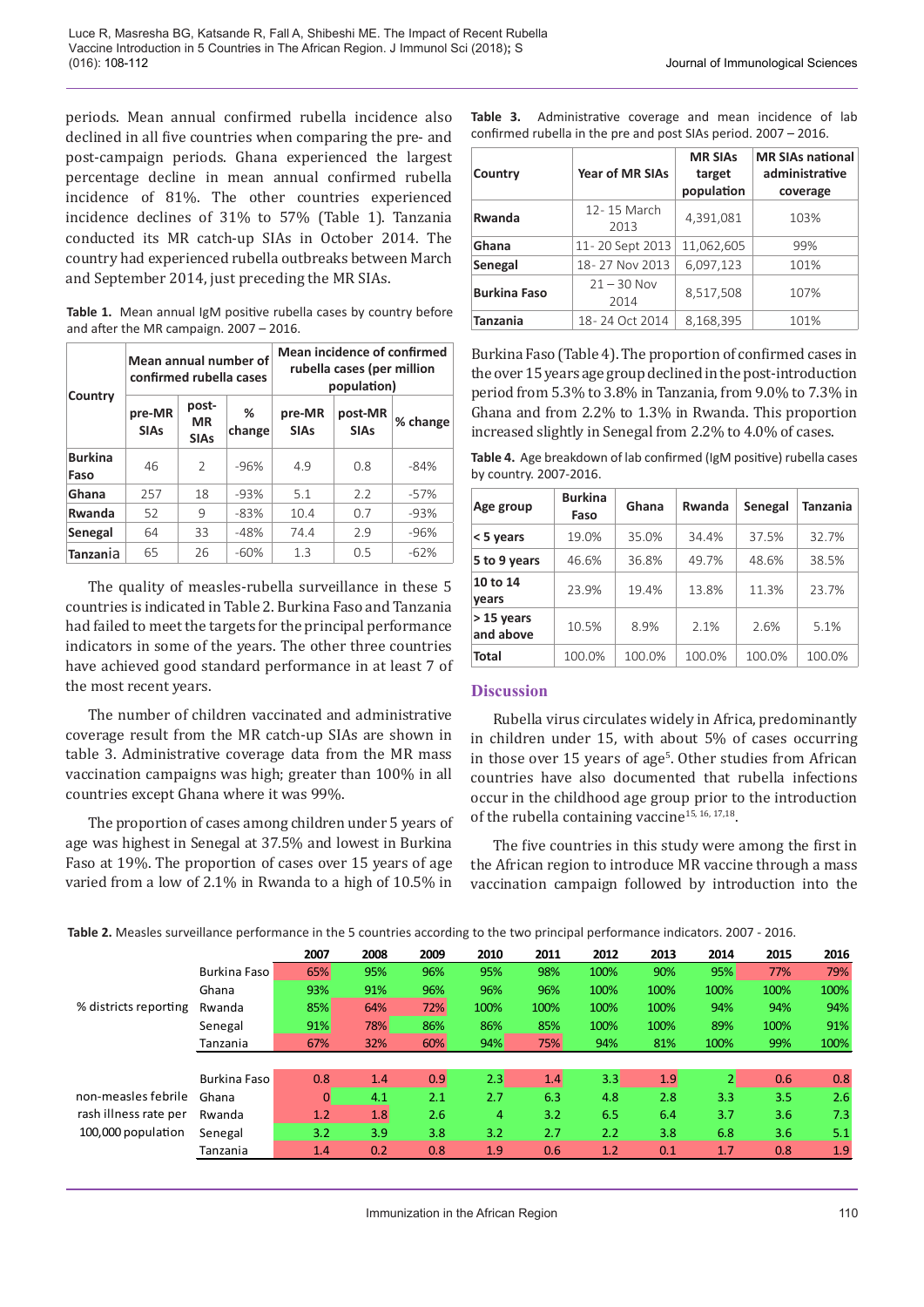routine childhood vaccination system. Large reductions in rubella transmission were identified in each country following the pattern described after implementation of mass vaccination campaigns conducted as part of rubella elimination efforts in the Americas<sup>19</sup>. During the period from 1997 to 2008, the countries of the Americas introduced RCVs by organizing 3 initial mass campaigns. In general, the strategy involved 2 campaigns targeting children 1-4 years of age and the third targeting adolescent and adults. The intervals between the campaigns ranged from 2 to 6 years and the sequence of age group targeted was adapted to local epidemiological considerations. From 1998 to 1996, the number of rubella cases declined by 98% in the region of the Americas<sup>3</sup>. In Brazil, seronegativity for rubella declined from 9.4% before a nationwide rubella immunization campaign to 2.8% in the post-campaign period<sup>20</sup>. Similarly, a significant increase in seropositivity for rubella was observed after an MR catch-up campaign in  $Iran<sup>21</sup>$ . In contrast, these initial MR introductory campaigns in Africa targeted children from 9 months to 14 years of age and the observed reduction in the number of rubella cases varied from 48%-98%.

As with measles elimination strategies, high routine immunization coverage in the childhood vaccination program and periodic follow-up campaigns using MR vaccine are necessary to maintain population immunity against rubella infection and sustain reduced viral circulation.

Surveillance for CRS is not conducted in all countries in the African Region; however, estimates of CRS incidence prior to RCV introduction suggest that countries in Africa have rates between < 50 cases to more than 150 cases per 100 000 lives births; with a majority of countries in the range of  $100-150$  cases per  $100\,000$  live births<sup>1</sup>. CRS sentinel surveillance is operational in a limited number of countries in the region including Zimbabwe, Tanzania, Togo, Uganda, Rwanda, Burkina Faso, Senegal, and Zambia. A cumulative total of 267 suspected cases were reported in these countries with 103 meeting the case definition of confirmed CRS in 201512. Rwanda, Uganda and Swaziland conducted retrospective record reviews for CRS cases at multiple pediatric hospitals in each country over 2 to 4 year periods up until 2012. Cases clinically compatible with CRS were identified in each country; 51 cases in Rwanda, 22 in Uganda and 5 in Swaziland $22$ . Similar findings were reported in Morocco<sup>22</sup>. The establishment of additional functional CRS sentinel surveillance sites is necessary to better analyze the trend of CRS cases and demonstrate the impact of future MR introductions.

The results of this analysis demonstrate that the incidence of rubella cases can be reduced significantly in the years immediately after mass vaccination campaigns; however, a single campaign followed by MR introduction

in routine vaccination with coverage below 95% may not be adequate to maintain population immunity without additional follow-up MR mass campaigns. Active surveillance for febrile rash illnesses, and CRS sentinel surveillance need to be expanded and strengthened in order to demonstrate the impact of MR vaccination and fully describe the impact on disease burden.

## **Limitations**

Surveillance data was available for 2 – 3 years following the introduction of rubella vaccine in the respective countries and may not be indicative of longer term trends which depend on the vaccine coverage in routine vaccination and in future mass campaigns. The quality of surveillance determines the ability of countries to identify and investigate suspected cases of fever and rash. Even though rubella testing is done on specimens testing negative for measles IgM antibodies, the surveillance systems used by the countries uses the case definition for suspected measles cases, which may not capture rubella cases presenting with only fever and rash that do not exhibit cough, coryza or conjunctivitis.

## **Conflict of Interest**

None

## **References**

- 1. Vynycky E, Adams EJ, Cutts FT, et al. Using seroprevalence and immunisation coverage data to estimate the global burden of congenital rubella syndrome. a systematic review. 2016; 1996- 2010. http://journals.plos.org/plosone/article?id=10.1371/journal. pone.0149160
- 2. (http://www.paho.org/hq/index.php?option=com\_content&view =article&id=12528%3Aregion-americas-declared-free-measles) accessed June 1 2017.
- 3. Castillo-Solórzano C, Marsigli C, Bravo-Alcántara P, et al. Elimination of rubella and congenital rubella syndrome in the Americas. J Infect Dis. 2011;204: S571-8. doi: 10.1093/infdis/jir472.
- 4. World Health Organization. Global Measles and Rubella (http://apps.who.int/iris/ bitstream/10665/44855/1/9789241503396\_eng.pdf).
- 5. Gavin B Grant, Susan E Reef, Alya Dabbagh, et al. Rubella and congenital rubella syndrome control and elimination – global progress, 2000– 2014. Wkly Epidemiol Rec. 2015; 90(39):510-6.
- 6. World Health Organization. Rubella vaccines: WHO position paper. Weekly Epidemiol Rec. No. 29. 2011; 86: 301–316
- 7. Mwambe B, Mirambo MM, Mshana SE. Sero-positivity rate of rubella and associated factors among pregnant women attending antenatal care in Mwanza, Tanzania. BMC Pregnancy Childbirth.2014; 14:95. doi: 10.1186/1471-2393-14-95.
- 8. Kombich JJ, Muchai PC, Tukei P, et al. Rubella seroprevalence among primary and pre- primary school pupils at Moi's Bridge location, Uasin Gishu District, Kenya. BMC Public Health. 2009; 9:269. doi: 10.1186/1471-2458-9-269.
- 9. Jonas A, Cardemil CV, Beukes A, et al. Rubella immunity among pregnant women aged 15-44 years, Namibia, 2010. Int J Infect Dis. 2016; 49:196-201. doi: 10.1016/j.ijid.2016.05.009.